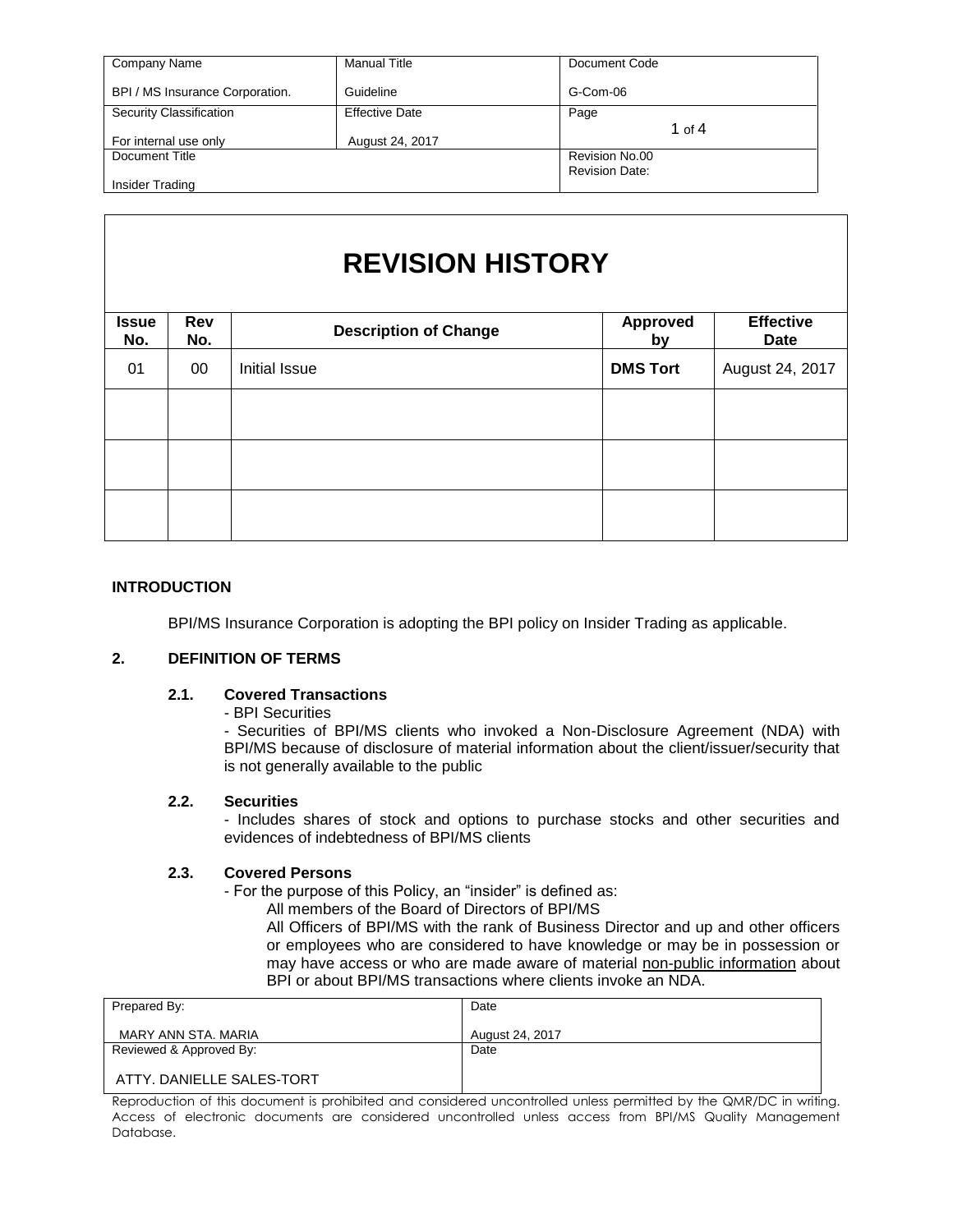| Company Name                    | <b>Manual Title</b>   | Document Code                            |
|---------------------------------|-----------------------|------------------------------------------|
| BPI / MS Insurance Corporation. | Guideline             | G-Com-06                                 |
| Security Classification         | <b>Effective Date</b> | Page<br>っ<br>οf<br>4                     |
| For internal use only           | August 24, 2017       |                                          |
| Document Title                  |                       | Revision No. 00<br><b>Revision Date:</b> |
| Insider Trading                 |                       |                                          |

# **2.4. Material Information**

Information is deemed to be material if there is a reasonable likelihood that it would be considered important to an investor in making decision regarding the purchase or sale of securities.

Material information includes, but not limited to:

Financial Results prior to public disclosure Projections of future earnings or losses News of a pending or proposed merger Material change in the corporate structure Acquisitions / Divestitures / Joint Ventures Dividend declarations and changes in dividend policy Stock splits New significant equity investments or debt offerings Significant litigation exposure Major changes in key senior management positions Public or private sale of BPI securities

Either positive or negative information may be material

## **3. POLICIES**

# **3.1. RESTRICTIONS ON DISCLOSURE AND TRADING OF SECURITIES**

#### **3.1.1 Blackout Periods for BPI Securities**

Covered Persons are strictly prohibited from trading during the following periods (The prohibition also includes passing on material non-public information relating to BPI to those who may buy or sell securities – which are commonly referred to as "tipping"):

Structured Disclosures:

Ten (10) calendar trading days before and three (3) calendar trading days after the disclosure of quarterly and annual financial results;

Non-Structured Disclosures:

Three (3) calendar trading days before and three (3) calendar trading days after the disclosure of any material information other than item (a) above;

Office bulletins for special Blackout Periods pertaining to the above will be issued by the Compliance Officer

# **3.1.2 Exception**

The exercise of vested stock options (i.e., acquiring shares) may be done at any time, even during Blackout periods. However, the liquidation, (i.e., the sale of shares acquired from options) is subject to Blackout periods.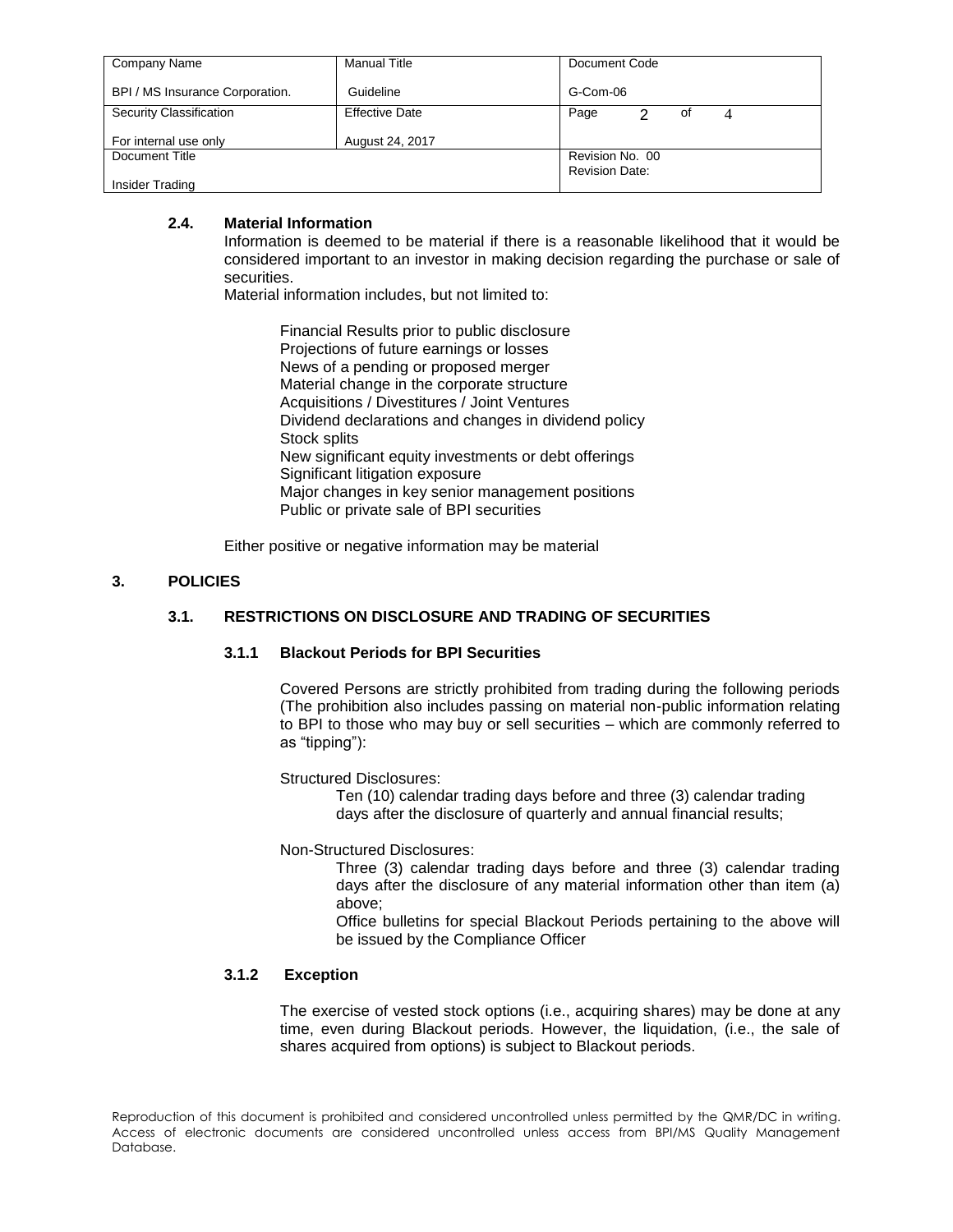| Company Name                    | <b>Manual Title</b>   | Document Code         |
|---------------------------------|-----------------------|-----------------------|
| BPI / MS Insurance Corporation. | Guideline             | G-Com-06              |
| Security Classification         | <b>Effective Date</b> | Page<br>3<br>οf       |
| For internal use only           | August 24, 2017       |                       |
| Document Title                  |                       | Revision No. 00       |
| Insider Trading                 |                       | <b>Revision Date:</b> |

# **3.2. COMPLIANCE AND REPORTING POLICIES**

# **3.2.1 Compliance Policy**

When in doubt, all Covered Persons should consult the Compliance Officer, prior to transacting securities of BPI or of covered clients who invoke a Non-Disclosure Agreement (NDA) with BPI/MS, regardless of when they would like to perform such transactions, in order to determine if the trade will or will not violate the Policy.

Certain Rank and File personnel may at certain times or from time to time possess or have knowledge of material non-public information about potentially market affecting activities. The staff should consult the Compliance Officer about any plan to trade on BPI securities or securities of clients who have an NDA with BPI/MS if they have knowledge or believe to have knowledge of such material non-public information, to ensure Compliance with this Policy.

# **3.2.2 Reporting Policy for BPI Securities**

Without prejudice to the normal / regular reportorial requirements of the Securities and Exchange Commission and the Philippine Stock Exchange for purchase and/or sale of BPI shares by Directors and Officers which must be timely complied with, all Covered Persons are required to report their trades to the Office of the Compliance Officer on a quarterly basis.

# **3.3. CONSEQUENCES OF NON-COMPLIANCE**

Violation of this Policy shall be reported to the BPI/MS Board of Directors and MSI RHC and will be subject to disciplinary action as may be determined by management of the Board of Directors, without prejudice to any civil or criminal proceedings which BPI/MS or the regulators may file for violation of existing laws. Insider Trading under the law may be subject to penalty for damages of fine and/or imprisonment.

# **ADDITIONAL GUIDELINE WHEN THERE ARE RELEASES:**

# **POLICY REMINDER:**

The Compliance Officer will send email notifications on blackout periods (the period for which the material information is to be kept non-public) to the covered persons (Corporate Secretary for sending to the Board Directors, to the Business Directors of BPI/MS, and to employees in possession of the material non-public information). The Underwriting Group Head shall apprise the Compliance Officer of such transactions and of the blackout period.

Covered persons are strictly prohibited from trading BPI shares during the Blackout Period.

Blackout Period Restriction on Trading:

**As such, the Blackout Period Restriction on trading of BPI shares shall be effective <<Start Date>> up to <<End Date>>.**

Covered Persons Include:

All members of the Board of Directors of BPI/MS

All Officers of BPI/MS with the rank of Business Director and up and other officers or employees who are considered to have knowledge or may be in possession or may have access or who are made aware of material non-public information about BPI or about BPI/MS transactions where clients invoke an NDA.

Reproduction of this document is prohibited and considered uncontrolled unless permitted by the QMR/DC in writing. Access of electronic documents are considered uncontrolled unless access from BPI/MS Quality Management Database.